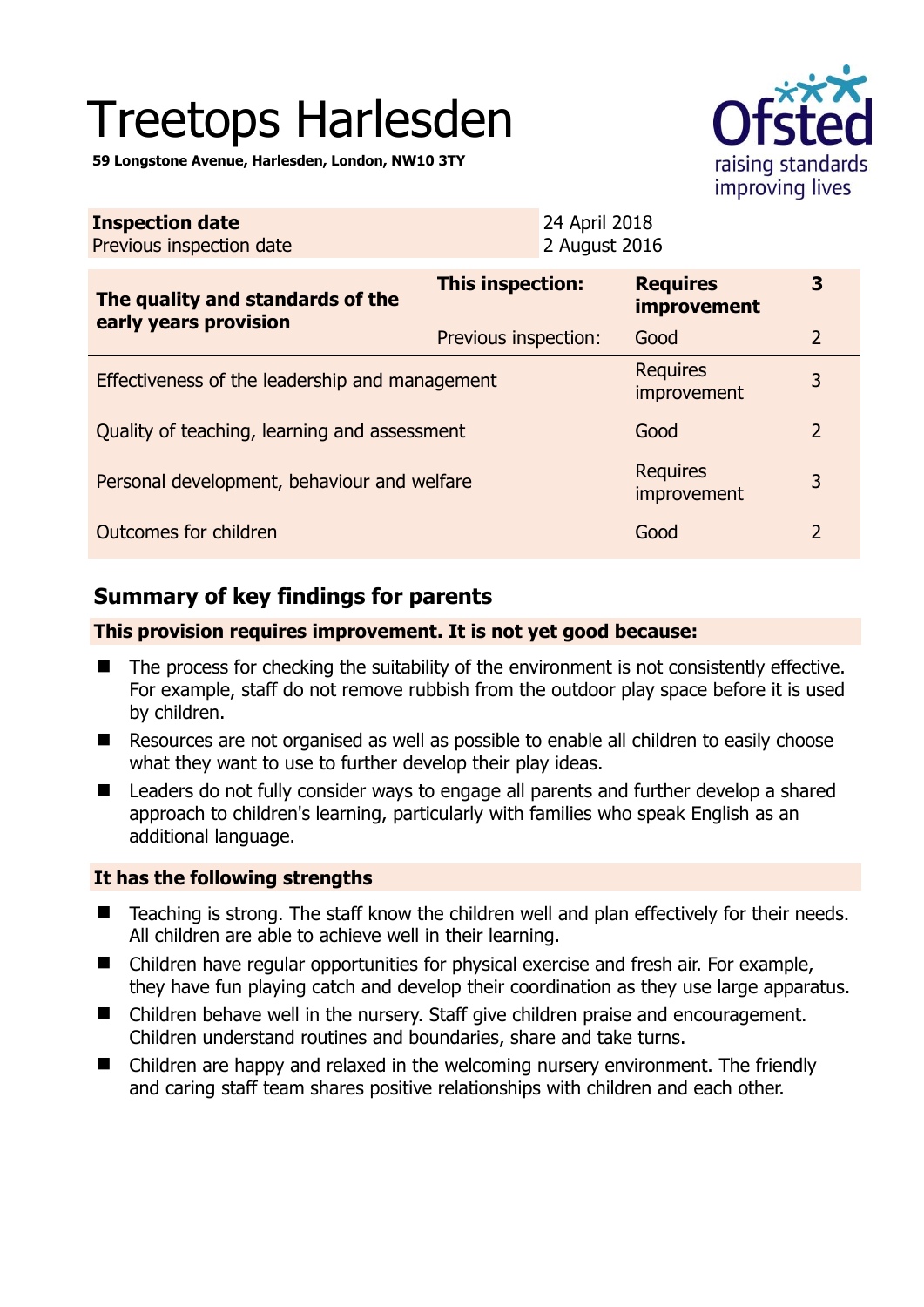## **What the setting needs to do to improve further**

## **To meet the requirements of the early years foundation stage and the Childcare Register the provider must:**

|               | make sure the premises are kept in a suitable condition and free | 30/04/2018 |
|---------------|------------------------------------------------------------------|------------|
| from rubbish. |                                                                  |            |

## **To further improve the quality of the early years provision the provider should:**

- $\blacksquare$  improve organisation of resources to ensure these are accessible and match the learning needs of children to enhance learning opportunities
- review ways to engage all parents further in children's learning, to enhance the shared approach to children's learning and development.

## **Inspection activities**

- The inspectors observed staff teaching practices and children's learning experiences, indoors and outdoors.
- The inspectors completed joint observations with the manager and deputy manager.
- The inspectors held discussions with the manager. They viewed documentation, including suitability of staff and self-evaluation.
- The inspectors spoke to staff, parents and children as part of the inspection and took account of their views.

**Inspector**  Deborah Orchard **Due Date**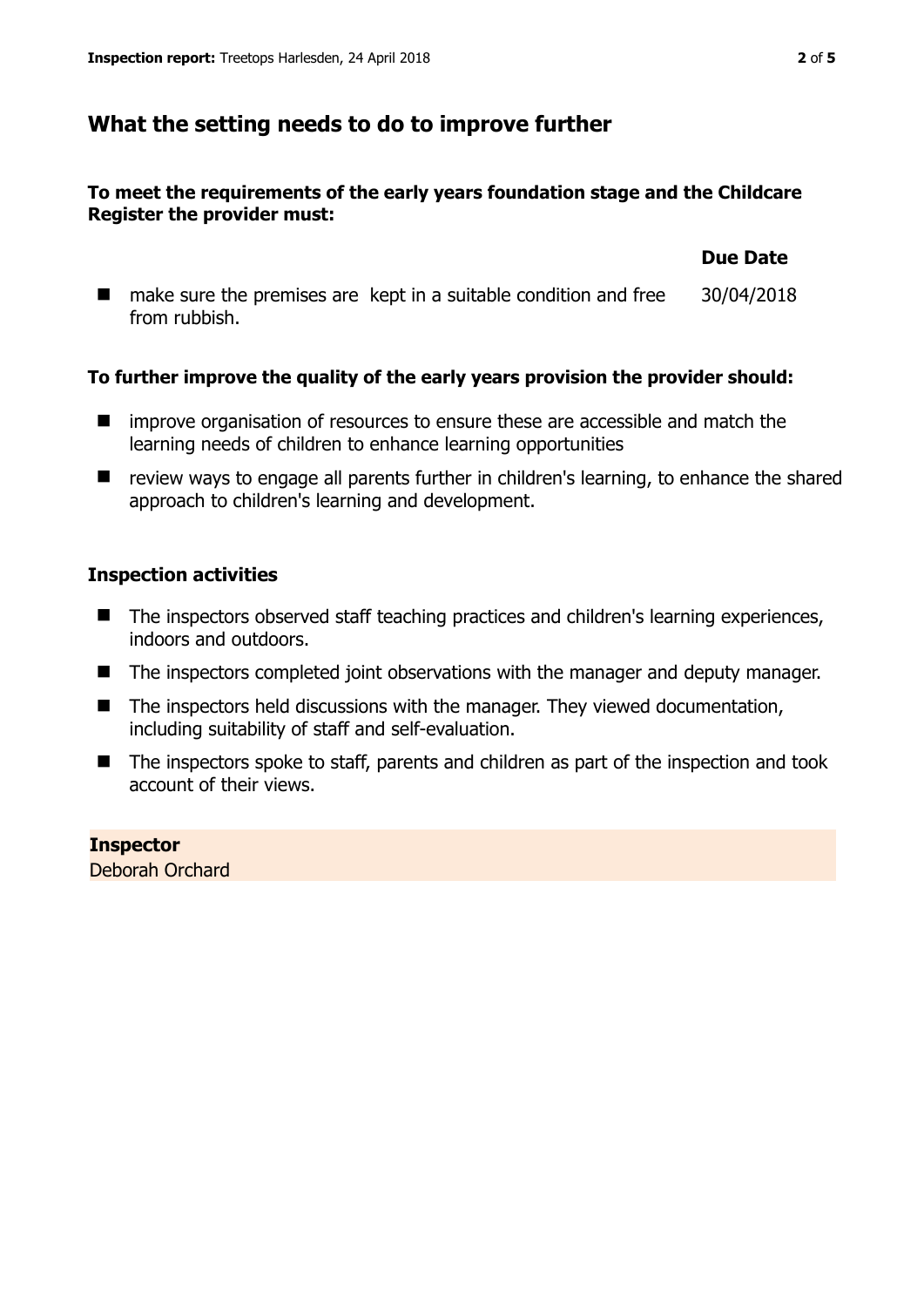## **Inspection findings**

#### **Effectiveness of the leadership and management requires improvement**

Safeguarding is effective. Staff have recently completed safeguarding training. They have a secure knowledge of the child protection procedures to follow if they have concerns about children or staff members. Staff complete daily safety checks indoors and outdoors to minimise potential hazards to children. However, they do not always ensure outdoor space is free from litter. Staff are deployed well, indoors and outdoors, to keep children safe. Although the leaders have not identified all weaknesses, they demonstrate a commitment to further improvement and have addressed the previous recommendation. Since changes in leadership, they are reviewing all aspects of the provision. For example, they are developing resources to help children develop respect of differences in others. Leaders support staff to use new systems to enhance monitoring of children's learning and development. Reflective practice takes account of feedback from early years advisers. Parents comment that their children are happy. All documentation required to help protect children's welfare is maintained, including accident and incident records.

#### **Quality of teaching, learning and assessment is good**

Staff have a secure understanding of how children learn. Staff plan effectively for each child and take account of children's interests. They monitor their progress, and share information with parents. Children are relaxed in the welcoming atmosphere. Babies begin to vocalise and move their bodies to the songs they hear. Older children enjoy playing imaginatively. They thoroughly enjoy washing the dolls and develop an understanding of the world as they pretend to be parents and care for babies. Children develop early literacy skills. They recognise letters in their names at self-registration, in preparation for school, and develop pre-writing skills. Children enjoy chalking around each other's bodies and develop mathematical knowledge, learning about size and position.

#### **Personal development, behaviour and welfare require improvement**

The weaknesses in leadership and management regarding the organisation of the environment and resources do not support children's play choices as well as possible. The key-person system is effective. Staff work with parents to supports babies' emotional wellbeing. They carefully follow routines, such as sleep and feeding. They respond well to babies' individual needs to help them settle quickly. Staff offer reassurance and cuddles. Children enjoy nutritious meals and snacks, which are prepared to meet their needs.

#### **Outcomes for children are good**

All children make good progress in their learning and development in relation to their starting points. They engage well and are motivated to learn. They show good levels of concentration during activities. Children manage self-care needs well. Babies are encouraged to crawl and explore. Overall, children are well prepared for the next stages in learning, including their eventual move to school.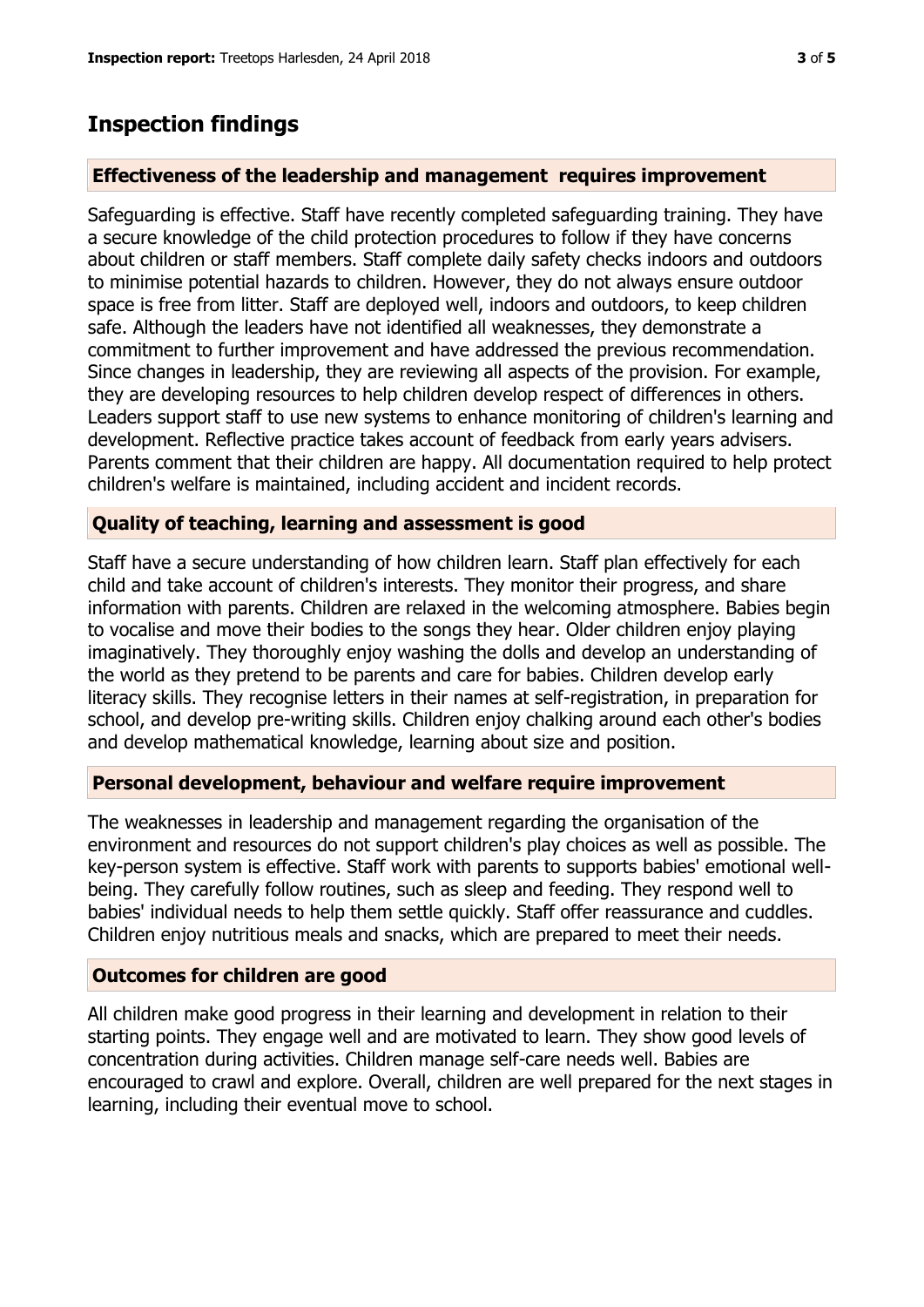# **Setting details**

| Unique reference number                             | 137800                                                                               |
|-----------------------------------------------------|--------------------------------------------------------------------------------------|
| <b>Local authority</b>                              | <b>Brent</b>                                                                         |
| <b>Inspection number</b>                            | 1134669                                                                              |
| <b>Type of provision</b>                            | Full-time provision                                                                  |
| Day care type                                       | Childcare - Non-Domestic                                                             |
| <b>Registers</b>                                    | Early Years Register, Compulsory Childcare<br>Register, Voluntary Childcare Register |
| Age range of children                               | $0 - 4$                                                                              |
| <b>Total number of places</b>                       | 68                                                                                   |
| Number of children on roll                          | 86                                                                                   |
| Name of registered person                           | <b>Treetops Nurseries Limited</b>                                                    |
| <b>Registered person unique</b><br>reference number | RP900833                                                                             |
| <b>Date of previous inspection</b>                  | 2 August 2016                                                                        |
| <b>Telephone number</b>                             | 020 8961 3485                                                                        |

Treetops Harlesden registered in 1997. The nursery is situated in Harlesden, in the London Borough of Brent. It is open each weekday from 7.30am to 6pm and operates all year round. The provider receives funding to offer free early education for children aged two, three and four years. The provider employs 15 members of staff; of these, 11 staff hold relevant qualifications at level 2 and above. The manager holds a level 4 qualification.

This inspection was carried out by Ofsted under sections 49 and 50 of the Childcare Act 2006 on the quality and standards of provision that is registered on the Early Years Register. The registered person must ensure that this provision complies with the statutory framework for children's learning, development and care, known as the early years foundation stage.

Any complaints about the inspection or the report should be made following the procedures set out in the guidance 'Complaints procedure: raising concerns and making complaints about Ofsted', which is available from Ofsted's website: www.gov.uk/government/organisations/ofsted. If you would like Ofsted to send you a copy of the guidance, please telephone 0300 123 4234, or email enquiries@ofsted.gov.uk.